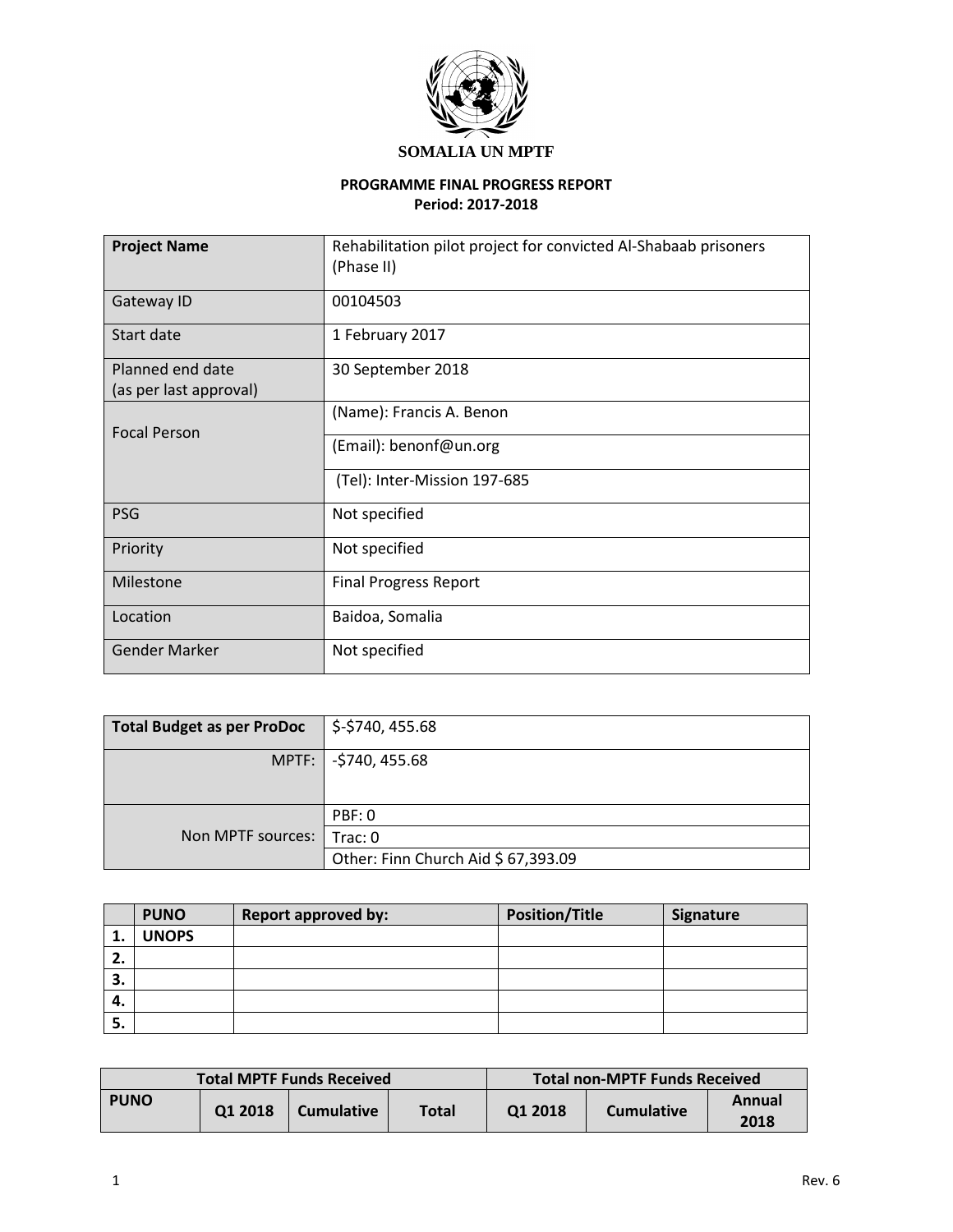

## **SOMALIA UN MPTF**

| <b>FCA</b>  | 0               | 484,407.83                                | 484,407.83   | 0                                | 0                 | 0              |
|-------------|-----------------|-------------------------------------------|--------------|----------------------------------|-------------------|----------------|
|             |                 |                                           |              |                                  |                   |                |
|             |                 |                                           |              |                                  |                   |                |
|             |                 |                                           |              |                                  |                   |                |
|             |                 | JP Expenditure of MPTF Funds <sup>1</sup> |              | JP Expenditure of non-MPTF Funds |                   |                |
| <b>PUNO</b> | May-Sep<br>2018 | <b>Cumulative</b>                         | <b>Total</b> | May-Sep<br>2018                  | <b>Cumulative</b> | Annual<br>2018 |
| <b>FCA</b>  | 79,258.42       | 679,615.82                                | 679,615.82   | 0                                | ∩                 | 0              |
|             |                 |                                           |              |                                  |                   |                |
|             |                 |                                           |              |                                  |                   |                |
|             |                 |                                           |              |                                  |                   |                |

## **QUARTER HIGHLIGHTS (Q1-Q2)**

The project implementation period was extended to September 2018. The team was, therefore, able to carry out more tasks than initially planned. Both the Finn Church Aid (FCA) and the Centre for Research and Dialogue (CRD) teams underwent staff changes in the first quarter of 2018; a new FCA Project Manager arrived in Baidoa in mid-February.

During the first quarter of 2018, progress took place in the Ministry of Justice and Judiciary (MoJ). There was a significant change in engagement by the Ministry on the project through the Corrections Director and the project Support Officer; meetings took place more frequently. Through the support and help from UNSOM, FCA and CRD, the Ministry took the lead in organising the National Technical Workshop on 27<sup>th</sup> of March and two coordination meetings in the first quarter of the year.

The mental health consultant started working under the project in March 2018. The engagement of a psychotherapist had been highly anticipated and the team was pleased to start working with the consultant. Through discussions with CRD and observations made at the prison, it was noted that the beneficiaries were willing to discuss their concerns relating to their mental health with the psychotherapist. The mental health consultant continued working in the project during the extension period. Although other activities were on hold due to uncertainty about project extension, FCA made the decision to continue with mental health support in the prison. This was due to the fact that it was realised that the relations built with project beneficiaries were crucial.

In the first quarter of the year, some rehabilitation work was carried out in the prison, including renovation of four guard towers and a falling outer Hesco wall. These works had been set as priorities in consultation with the prison commander in light of the limited time left in the project. UNIDO was also engaged to improve the prison environment by replacing the window bars. This has improved the prison environment as the previous bars were old and let in little light. UNIDO also set up a chicken coop in the back area of the prison; the coops are housing chickens supplied by FCA.

The first beneficiary of the rehabilitation programme was released from the prison in mid-January. FCA and CRD have been monitoring him closely. Discussions with community members show that he is integrating well – he is

 $\overline{\phantom{a}}$ 

<sup>&</sup>lt;sup>1</sup> Uncertified expenditures. Certified annual expenditures can be found in the Annual Financial Report of the MPTF Office [\(http://mptf.undp.org/factsheet/fund/4SO00\)](http://mptf.undp.org/factsheet/fund/4SO00)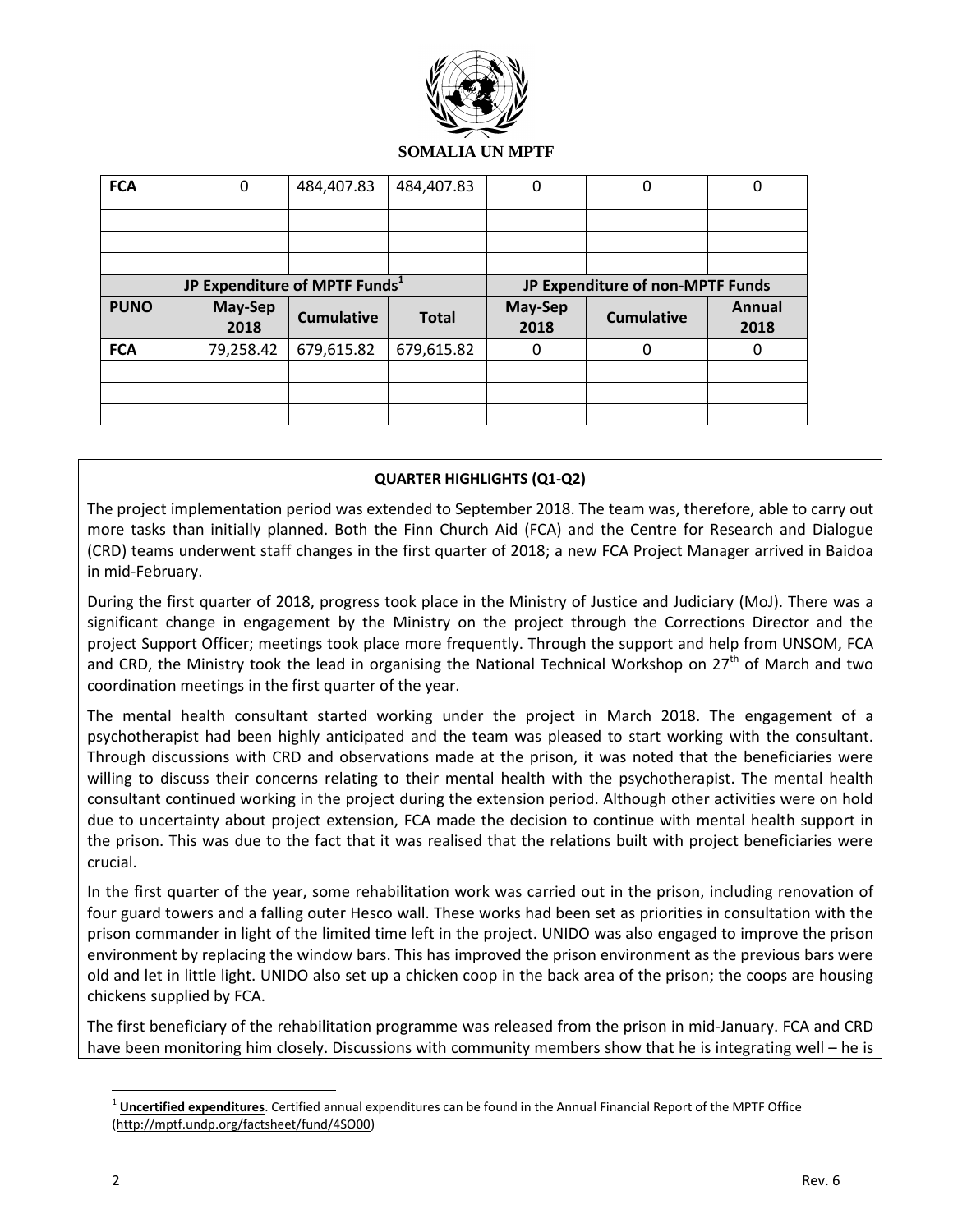

working as a barber and has been willing to interact with the key stakeholders in the project.

Part of the outreach component of the project was a story telling drama aired on South West radio and Radio Warsan in Somalia. The show was aired for one month, three times a week in the Somali language. The CRD Executive Director who has a background in writing poetry contributed to the creation of the drama. Staging of the creative work was by a local community based organization. The story in the drama revolved around the rehabilitation and reintegration work in the project and the community support. It included some comedic scenes, which were added to capture the attention of listeners.

As part of the quarterly training carried out by the UNSOM Corrections Department, an intermediate officer training that included first aid, trauma and mass casualty training was conducted in the latter part of the first quarter. A total of 40 prison staff were targeted; all joined the training in the UN compound.

During the second quarter, an external evaluation of the project took place. FCA together with CRD liaised with the key stakeholders to provide sufficient information about the project to the evaluators.

The final evaluation report mentioned the importance of the programme and gave recommendations on the areas where the programme should be strengthened and expanded. The key findings in the report indicated that the programme is on the right track. The evaluators mentioned the importance of religious education to counter possible misinterpretations of Islam. The evaluators raised concern about ending the programme, noting the importance of its continuation and expansion. The report also recommended that vocational training should be provided by FCA/CRD to enhance the successful economic reintegration of beneficiaries.

## **SITUATION UPDATE**

The second phase of the rehabilitation project started in February 2017. The project was initially planned for a period of 12 months; however, it was extended by three months as activities were delayed. Further details about the delay can be found under the challenges section of this report. A no-cost extension was approved on  $25<sup>th</sup>$ January 2018 to run until end of April 2018. A proposal for the third phase was submitted on  $17<sup>th</sup>$  of April. Due to a delay in starting the third phase, FCA submitted a cost extension to cover the gap period. This cost extension was approved on 21<sup>st</sup> December and shared with FCA on 2<sup>nd</sup> January 2019.

The aim of the second phase was to further strengthen and develop the previously drafted rehabilitation programme, pilot the reintegration process, as well as ensure that the prison environment was suitable for the implementation of the programme. Due to its unique nature, the project had the opportunity to test the rehabilitation programme in Baidoa central prison. In the second phase of implementation, there were several lessons learned which will be used as the basis for the work in the third phase. The key lessons learned included the importance of involving a trustworthy partner, engaging stakeholders at an early stage and throughout the implementation period, coordinating with all relevant actors on time, and understanding the importance of leaving some flexibility in the work plan as the context in which the project is implemented is challenging and keeps changing.

Engaging the right people at the right time took longer than expected. As the number of experts in this specific area of work is limited, more time was needed to recruit the specialists required. Ministerial appointments in the South West Administration affected the project, as there were several activities linked to the Ministry of Justice and Judiciary (MoJ). The appointment of the new Minister in late 2017 changed the relationship with the key stakeholders. In 2018, MoJ took up its position as the duty bearer of the programme.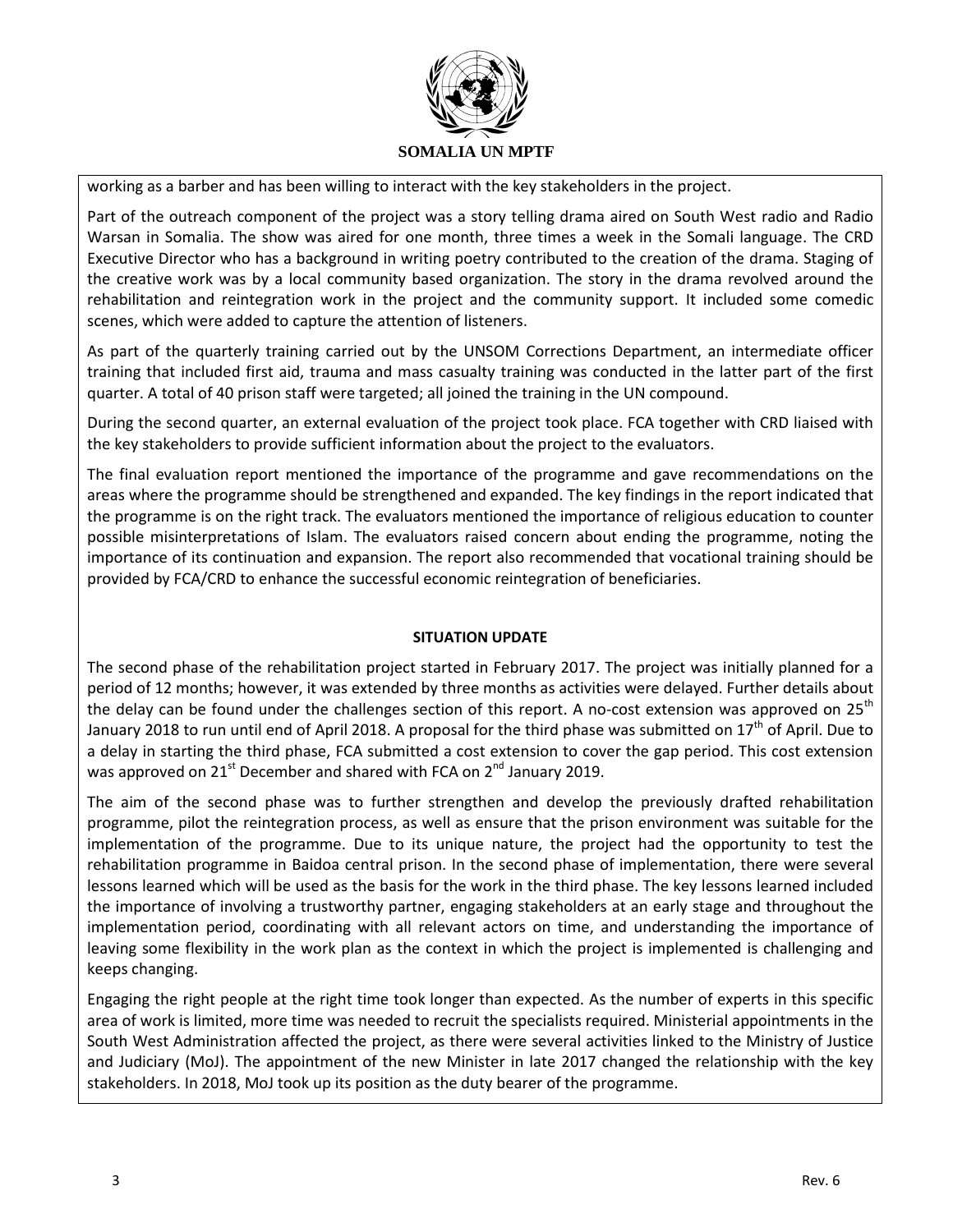

As outlined in the risk assessment, several external factors affected implementation both directly and indirectly.

Due to the nature of the project, it became evident that the implementation period of 12 months was too short to test the programme. The proposal for a third phase, therefore, included a longer implementation period of 18 months. From the monitoring and evaluation reports, it has become clear that the rehabilitation programme has been beneficial for the prisoners engaged in the activities. When the project started, there barely existed a relationship between prisoners and prison guards. However, through the educational and vocational activities, trust was established.

As FCA and CRD are not the only actors involved in the prison activities, a stronger focus was put on coordination. In 2018, MoJ took the lead in coordination with support from UNSOM and FCA. The project benefitted from having all actors around the same table. The work supported by ICRC and UNIDO has been a good complement to the activities carried out by FCA and CRD.

## **QUARTERLY & ANNUAL PROGRESS REPORT RESULTS MATRIX**

#### **OUTCOME STATEMENT**

Inmates with a prior involvement with al-Shabaab remain uninvolved with and unsupportive of Shabaab after release.

## **SUB-OUTCOME 1 STATEMENT**

Prisoners with a prior involvement with al-Shabaab develop appropriate knowledge, skills and attitudes.

**Output 1.1:** Education and vocational training: Inmates attend and participate in classes in education and vocational training tailored to individual needs/ambitions.

**Output 1.2:** Life skills. Inmates attend and participate in life skills initiatives tailored to individual needs/ambitions

**Output 1.3:** Psychosocial/Mental health. Inmates receive adequate psychosocial/mental health support (as required).

|                                                                                                                                                                                           |               | PROGRESS ON OUTPUT INDICATOR <sup>2</sup> |                        |
|-------------------------------------------------------------------------------------------------------------------------------------------------------------------------------------------|---------------|-------------------------------------------|------------------------|
| <b>INDICATOR</b>                                                                                                                                                                          | <b>TARGET</b> | <b>THIS QUARTER (Q1-</b>                  | <b>CUMULATIVE 2017</b> |
|                                                                                                                                                                                           |               | Q <sub>2</sub>                            | & 2018                 |
| Development and implementation of civic,<br>religious, family, psychosocial and components<br>of the Rehabilitation Programme.<br>No of AS prisoners participating to<br>the<br>programme | 40            | 20                                        | 20                     |
| Rehabilitation Committee (RC) trained in the $\vert 6 \rangle$<br>tools and rehabilitation components.<br>(bi-<br>monthly)                                                                |               | 6                                         | $\overline{7}$         |
| Risk assessment designed in line with the<br>rehabilitation<br>components.<br>programme                                                                                                   | 50            | 20                                        | 20                     |

 $^{2}$  Fill in only the numbers or yes/no; no explanations to be given here.

 $\overline{\phantom{a}}$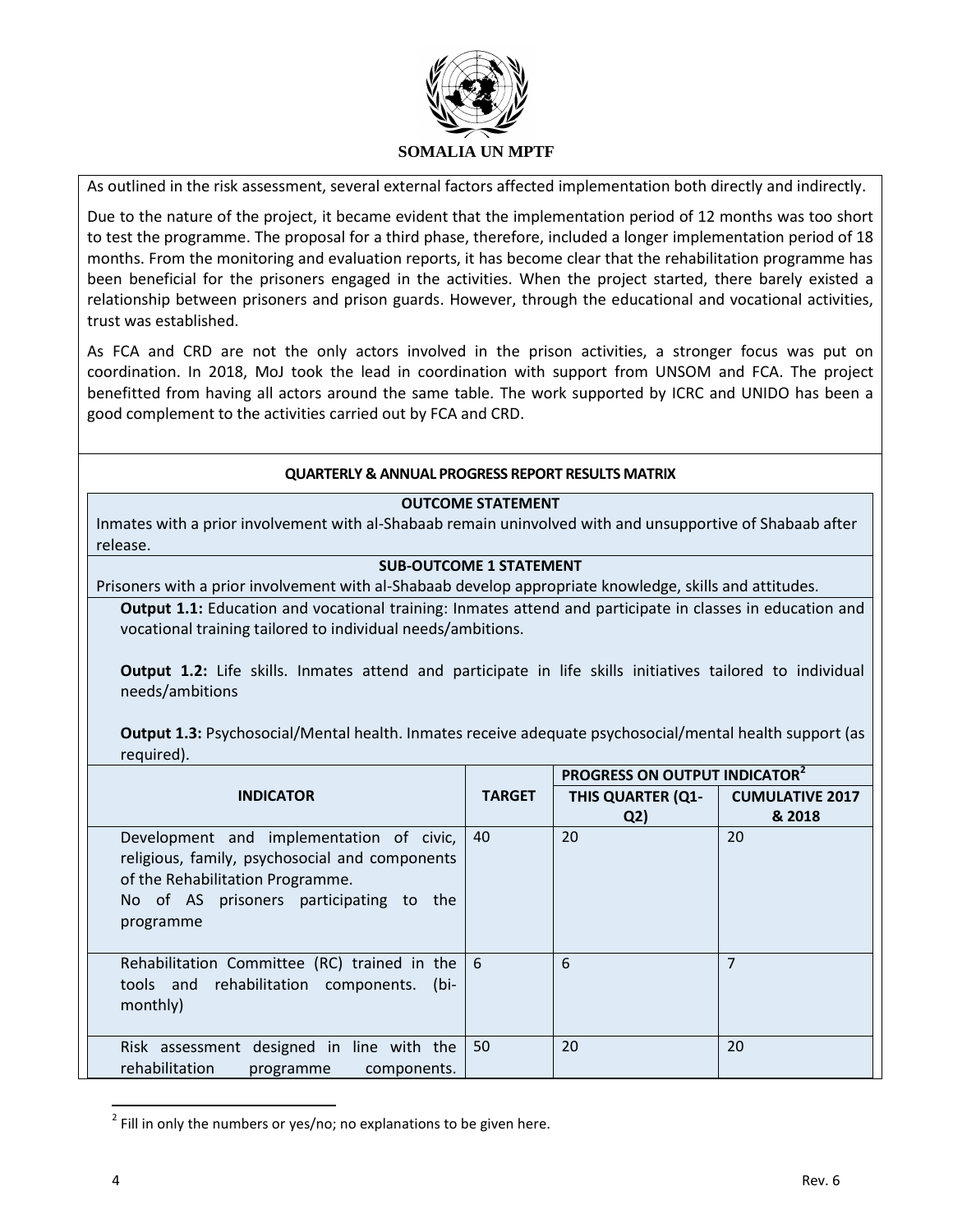

| Reviewed and approval of risk assessment,<br>observation form and case file template.                                                                                                                                                 |                                |                |              |  |  |
|---------------------------------------------------------------------------------------------------------------------------------------------------------------------------------------------------------------------------------------|--------------------------------|----------------|--------------|--|--|
|                                                                                                                                                                                                                                       |                                |                |              |  |  |
|                                                                                                                                                                                                                                       | <b>SUB-OUTCOME 2 STATEMENT</b> |                |              |  |  |
| Prisoners with a prior involvement with al-Shabaab maximize their prospects for successful social and<br>economic reintegration on release                                                                                            |                                |                |              |  |  |
| Output 2.1: Social integration: Prisoners receive adequate social reintegration support.                                                                                                                                              |                                |                |              |  |  |
| Supporting relationship building with family by $\vert 1 \rangle$<br>developing a community programme.                                                                                                                                |                                | $\mathbf{1}$   | $\mathbf{1}$ |  |  |
| Supporting acceptance through community<br>outreach.<br>No. of community outreach meetings held.<br>No. of Elders and Relatives meetings held.                                                                                        | 8                              | $\overline{2}$ | 10           |  |  |
| Community forum is established through<br>identification of suitable community members<br>to take part in a community forums, i.e.<br>relatives, clan elders, etc, identify membership<br>criteria and mandate.                       | $\mathbf{1}$                   | $\mathbf{1}$   | $\mathbf{1}$ |  |  |
| Facilitating return ceremonies on release<br>through testing of the reintegration process for<br>the identified beneficiaries (small-scale pilot<br>reintegration initiatives).<br>No. of ex-prisoners reintegrated on a pilot basis. | 5                              | $\mathbf{1}$   | $\mathbf{1}$ |  |  |
| Development of release process for prisoners<br>successfully rehabilitated                                                                                                                                                            | $\mathbf{1}$                   | $\mathbf{1}$   | $\mathbf{1}$ |  |  |
|                                                                                                                                                                                                                                       | <b>SUB-OUTCOME 3 STATEMENT</b> |                |              |  |  |
| The correctional environment is conducive to rehabilitation and reintegration support.                                                                                                                                                |                                |                |              |  |  |
| 3.1 Facilities: The prison facilities are improved.                                                                                                                                                                                   |                                |                |              |  |  |
| <b>3.2</b> Improvements for all prisoners provided (case management system and "quick-wins")                                                                                                                                          |                                |                |              |  |  |
| 3.3 Prison staff capacity: Prison staff receive appropriate training and salary support.                                                                                                                                              |                                |                |              |  |  |
| Identification of critical structural rehabilitation and<br>upgrading requirements in the prison.<br>(Assessment by engineer)                                                                                                         | $\mathbf{1}$                   | $\mathbf{1}$   | 2            |  |  |
| No. of Infrastructure works completed in the                                                                                                                                                                                          | $\mathbf{1}$                   | $\mathbf{1}$   | 2            |  |  |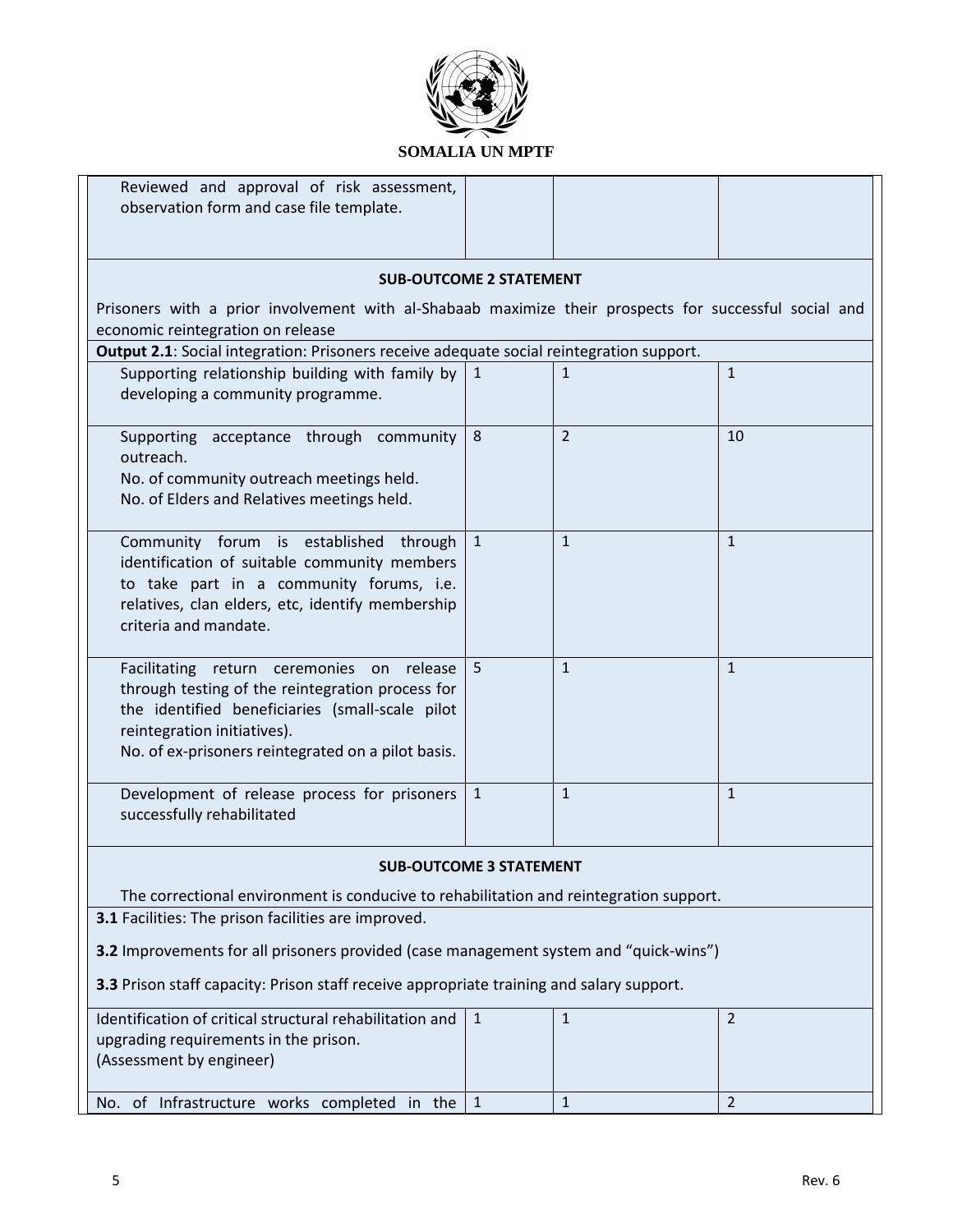

| prison.                                                                                                                                                                    |     |              |     |
|----------------------------------------------------------------------------------------------------------------------------------------------------------------------------|-----|--------------|-----|
| Opening and maintenance of case files by the<br>prison staff                                                                                                               | 60  | 20           | 20  |
| Trainings for prison staff in basic prison 4<br>management, Violent Extremist Offenders (VEOs)<br>handling and human rights.                                               |     | $\mathbf{1}$ | 5   |
| Incentive to key prison staff (no of staff receiving<br>incentives each month)                                                                                             | 15  | 15           | 15  |
| prisoners who benefit from immediate<br>No.<br>personal hygiene & sanitary improvements for the<br>prisoners (sanitary kits, mosquito nets, prison<br>clothing, bunk beds) | 100 | 100          | 100 |

## **NARRATIVE**

The outline of this narrative report is in line with the three project outcomes in the proposal: 1) rehabilitation 2) reintegration 3) improvement of the prison environment.

## *Rehabilitation*

The aim of the rehabilitation programme is to target the underlying reasons why convicted Al Shabaab (AS) prisoners initially joined the terrorist group. The underlying reasons are drawn out through religious discussions, civic education and dialogue, psychosocial support, recreational activities and cognitive thinking. A total of 20 beneficiaries took part in the rehabilitation programme; participation was voluntary. The prison authorities were instrumental in identifying the 20 beneficiaries suitable for the programme. The final number of prisoners under this programme differed from the number estimated in the initial assessment done in early 2017 due to releases and shifting within the prison, which was out of FCAs control.

The rehabilitation programme is divided into the following:

- Recreational activities and sports
- The family programme (including outreach)
- The Civic Education component
- The religious component
- The cognitive-thinking component

All the above components were developed as drafts and have been revised regularly to accommodate programme needs and regular feedback from inmates, the prison and local authorities (MoJ) and other stakeholders (e.g. UNSOM).

The rehabilitation committee comprising six members carried out the training on the above components at the prison. The members are a security focal point, a psychosocial caseworker, a recreational and sports caseworker, a civic and basic education caseworker, and two religious caseworkers. The rehabilitation programme designer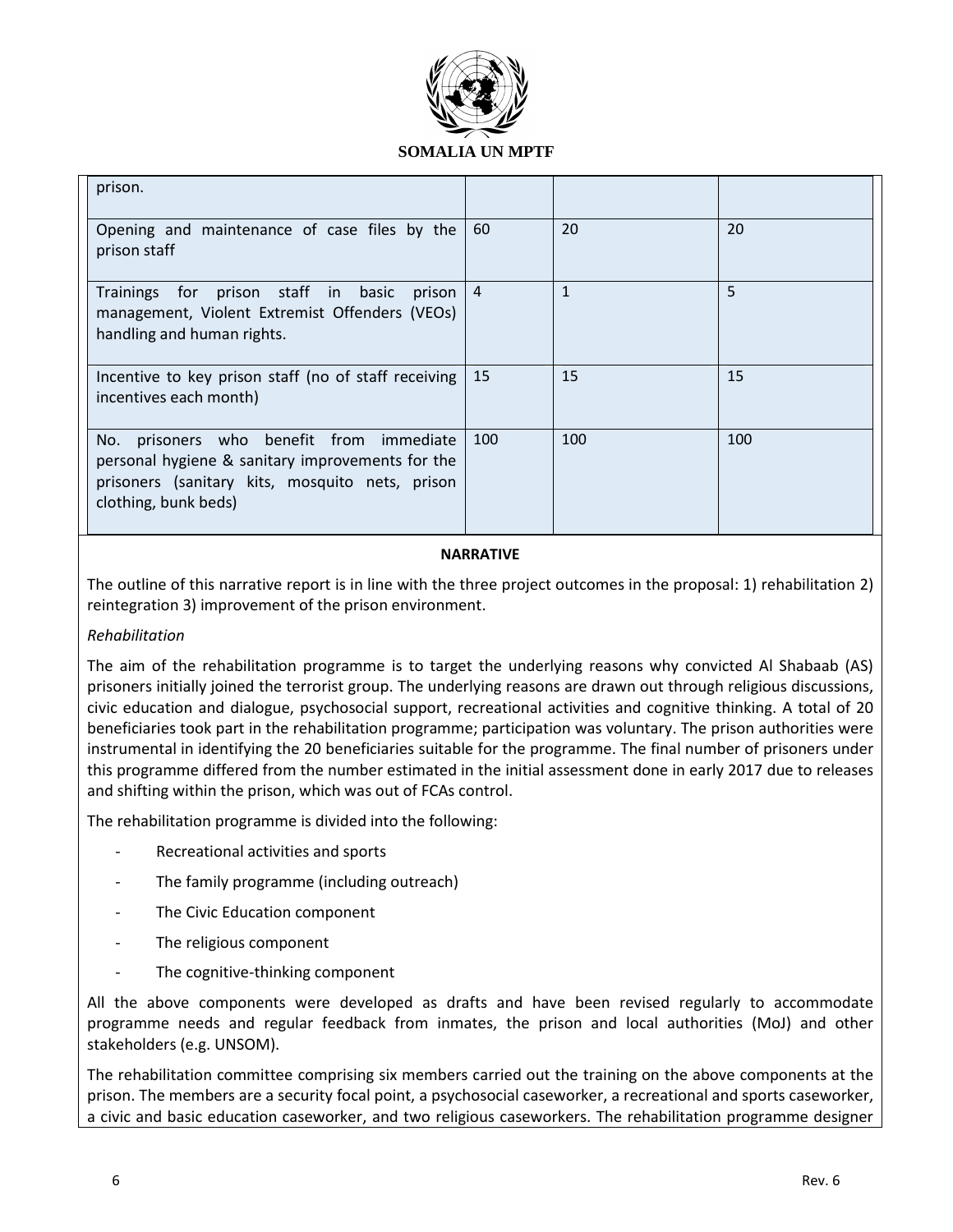

(an international consultant) provided the rehabilitation committee with training on the educational components throughout the implementation period.

Considering that there were no activities in the prison before the project started, implementation was taken up with enthusiasm by the prison commander and the beneficiaries themselves. The education components have been a way for the beneficiaries to focus on something different during the day; the prison commander and the rehabilitation committee have noted a change in their attitude. There was previously barely a relationship between the prison guards and the prisoners, but according to observations by CRD and the commander, this has changed significantly.

As mentioned in the situation report, the support from MoJ greatly improved in the first quarter of 2018. FCA signed a Memorandum of Understanding (MoU) with MoJ that improved the coordination and work amongst the key project stakeholders, including the custodial corps, CRD, UNSOM, UNIDO and ICRC. Through the MoU, MoJ took the lead in organising the National Technical Workshop and the coordination meetings. With the support of UNSOM, FCA and CRD, MoJ gained confidence to lead these initiatives and proudly present the work done in the South West State to other member states.

#### *Reintegration*

The aim of the reintegration process was to provide the prisoners with the right tools to integrate successfully (socially and economically) upon release. Successful reintegration is dependent on community acceptance and involvement. Through community outreach and community forum advocates, the project has been able to establish relations with communities to facilitate the reintegration process. Family and community involvement is an essential part of reintegration*.*

A community forum (CF) was established in late November 2017. The forum advocates comprise six members representing a wide group of community members including religious and clan leaders, women, the business community, civil society and the youth. These advocates have played a significant role in reaching out to the communities and informing them about the programme and its aim. In 2018, the outreach component took a giant leap forward as the sessions increased in number, mainly due to the engagement and motivation of the advocates. Once the advocates understood their role in the outreach, they were keen on increasing the knowledge of communities about the project and its objectives.

In January 2018, one of the beneficiaries involved in the programme was released. The release plan drafted in December 2017 was piloted and the released prisoner was able to find an internship opportunity through outreach work. The implementing partner (CRD) together with the community forum advocates have been closely following up the prisoner. Observations have shown that he has integrated well into the community and has started working as a barber. He also got married after being released from prison, which indicates that he is well accepted by the community.

The release plan drafted in December 2017 is as follows:

1) Individual assessment (IA): The IA should identify/confirm the following:

Existing skills and employment history (if any) – a prisoner could have developed skills during his imprisonment thanks to the vocational training centres (VTC) in prison (if available). Information collected here is cross-checked against information provided in the risk assessment.

Job interests - these may be in line with the skills developed in prison. However, it is important to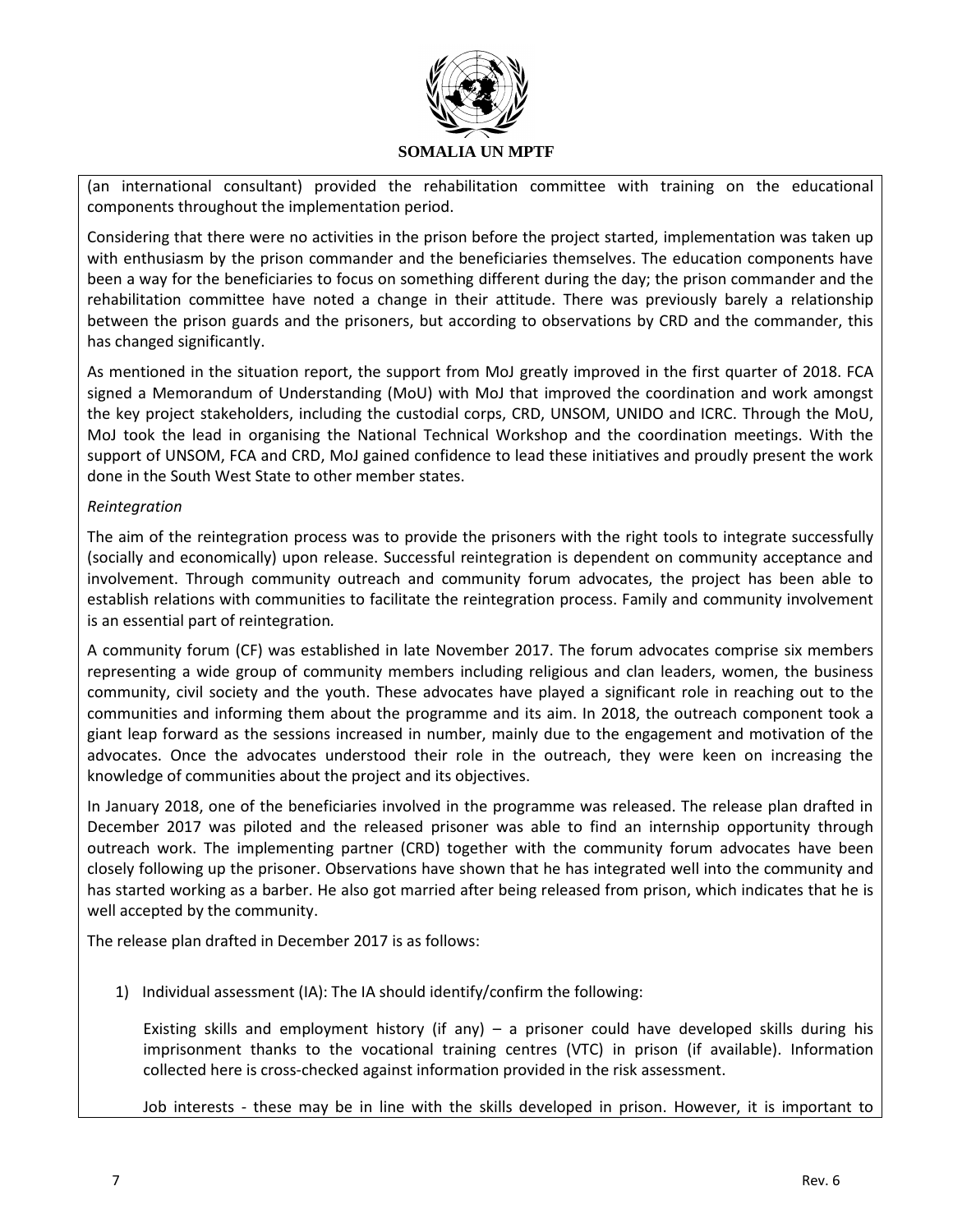

remember that the options available in the VTC are very limited and may not be in line with a prisoner´s interests and availability of internships in the market.

Final destination after release - this affects the identification of vocational training opportunities and internship.

- 2) Social reintegration (SR): This is mainly handled by the CF, which checks on the progress made by a prisoner at the social level and economic level (internship). Community services are organised for the prisoner to attend, in addition to dedicated sessions with the CF (see timeline). The need to involve a professional (e.g. a psychiatrist) for the more serious cases should be considered (see challenges section below).
- 3) Economic reintegration: Identification of internship opportunities outside the prison via the CF in line with a) interest shown by the prisoner, b) the job market, and c) a prisoner's skills (pre-existing and those developed while in prison). The internship is initially supported by the project for the first three months at a cost in line with the market rates in Baidoa. The identified employer must agree to pay the intern for an additional three months . An MoU to this effect is signed between the employer, the CF and the authorities.

As part of the reintegration process, specifically economic reintegration, the project has worked closely with UNIDO, which has conducted vocational training for the inmates. In 2017, the organisation introduced training in masonry block production - one beneficiary from the programme participated. In 2018, UNIDO engaged the inmates in building a chicken coop, which now houses chicken purchased under the project. The prison commander observed that the chicken coop has had a positive effect on the inmates: engaging the prisoners in projects has increased the positive atmosphere at the prison.

A risk assessment and receptivity tool has been developed and has been used to identify possible violent behaviour and aggressive tendencies by prisoners. The results from the assessment have been taken into consideration when modifications to the rehabilitation programme have been made. A mental health specialist has also been engaged to support this aspect of the work.

## *Improvement of the prison environment*

The prison environment and infrastructure play a vital role in the success of the rehabilitation programme. The quality of the environment has a direct effect on the prisoners' wellbeing and therefore it is important to consider the health, nutrition, safety and infrastructure aspects of the prison.

It has become evident that a well-maintained prison has been key in the programme's success. Through discussions with the prison commander, some priority issues were addressed with regard to the prison itself to ensure the success of the programme. During key stakeholder meetings, the prison commander would point out aspects of the prison infrastructure needing critical attention. These have been considered as part of the project and with the assistance of an engineer, the most essential work has been carried out.

In 2017, there was dire need to reconstruct the prison roof as it was considered a safety hazard. A new roof was installed and placed higher than the previous one, improving air circulation. In 2018, the guard towers were improved as well as the outer wall near the entrance. In the first quarter of 2018, UNIDO changed the window bars, increasing the natural light getting into the cells.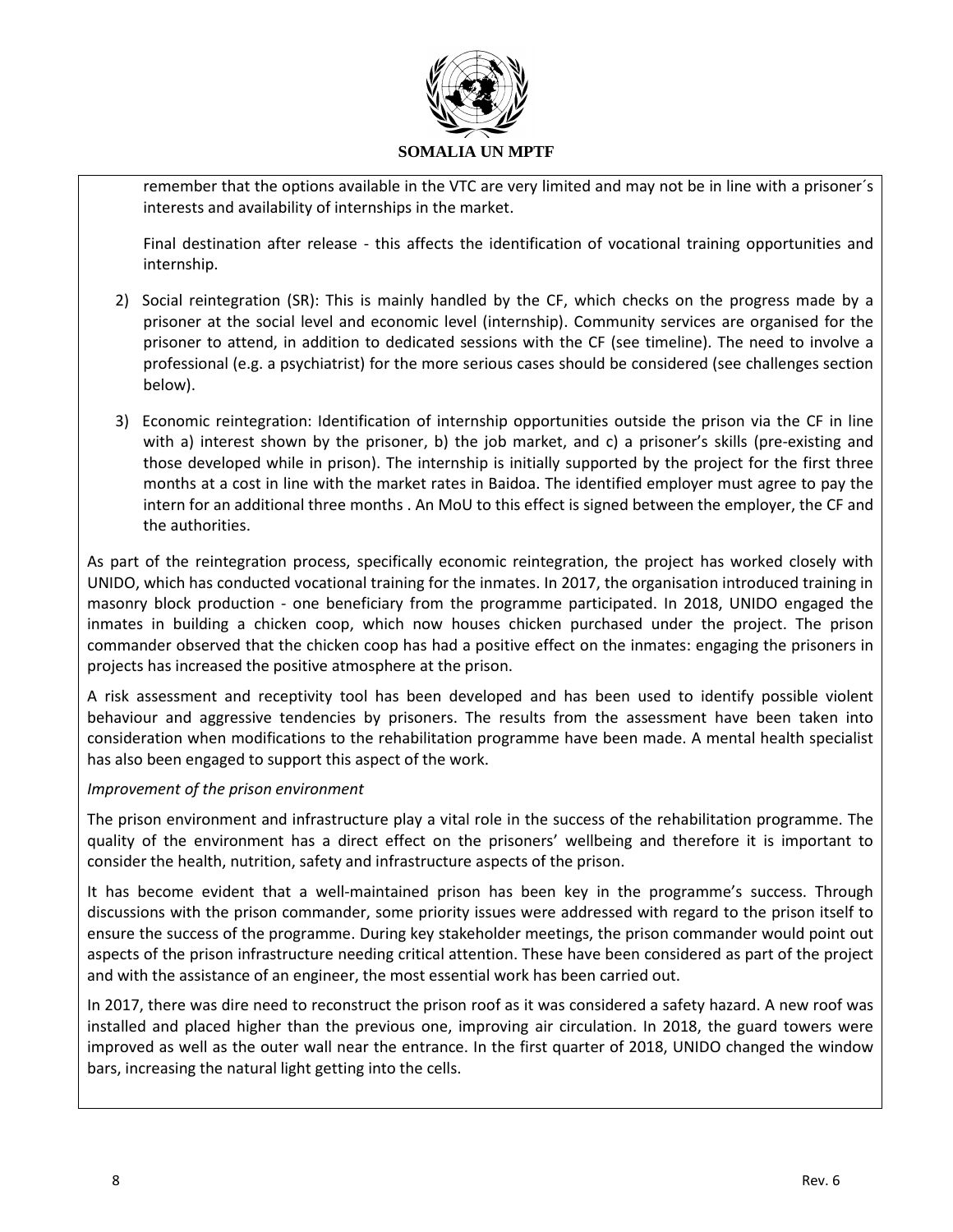

#### **Other Key Achievements**

### *Coordination*

During the first quarter of 2018, MoJ increased its engagement with the project. Meetings were held between key staff from the Ministry, the UNSOM Corrections Officer, the FCA Project Manager and the CRD Project Supervisor. Lack of coordination was a major setback in the project and the team reintroduced the coordination meetings. These meetings were attended by representatives of MoJ, the Ministry of Internal Security, custodial corps, UNSOM, UNIDO, FCA and CRD. The strengthened coordination was aimed at better planning the activities and ensuring duplication of work did not occur. ICRC has continued to support the Baidoa central prison. In 2018, UNSOM and FCA have strengthened coordination with ICRC. As ICRC does not work directly with the government, UNSOM and FCA have worked as facilitators to ensure activities are well coordinated.

## *Visibility*

Throughout the implementation period, the project has caught the attention of the international community. Due to the sensitivity of the project, its visibility is kept to a minimum. However, as a result of the involvement of many actors, activities have caught the interest of external parties. Sweden's Ambassador to the UN, for example, mentioned the project at the United Nations Security Council meeting on 8<sup>th</sup> February 2018.

In the first quarter of 2018, the National Technical Workshop was held in Baidoa. The aim of the workshop was to inform other member states and the federal government about the work done and to get an understanding of the willingness and possibility of expanding the rehabilitation programme. Expansion of the programme to other member states will be explored in the third phase of the project.

## *The mental health component*

In 2018, a psychotherapist was hired to support this component in the rehabilitation programme. Psychological rehabilitation will be added as one of the main components of the overall rehabilitation programme during the third phase of the project.

#### **Challenges and Lessons Learnt:**

#### *Delays*

There were delays in commencing the project due to challenges of connecting with the right people in time, and delays in attracting donor interest. This caused a late start in the initially planned activities and therefore a nocost extension request was submitted to the donor. There have also been staff changes that caused delays as new recruits needed time to understand the nature and complexity of the project.

It took longer than expected to establish the CF and start the outreach activities. Towards the end of 2017, several meetings took place to ensure the community forum advocates represented the main groups in the communities. Due to the late establishment of the CF, activities relating to outreach and the reintegration process were delayed.

The initial plan was to engage 40 prisoners in the project. However, only 20 were eligible to participate at the beginning of the programme cycle. Over the months, new prisoners incarcerated for involvement with AS arrived at the prison, but the number was too small to start a new cycle (one of the prisoners is a re-offender and is in separate quarters from the other AS prisoners). It is recommended that newly sentenced prisoners be included in the third phase of the project.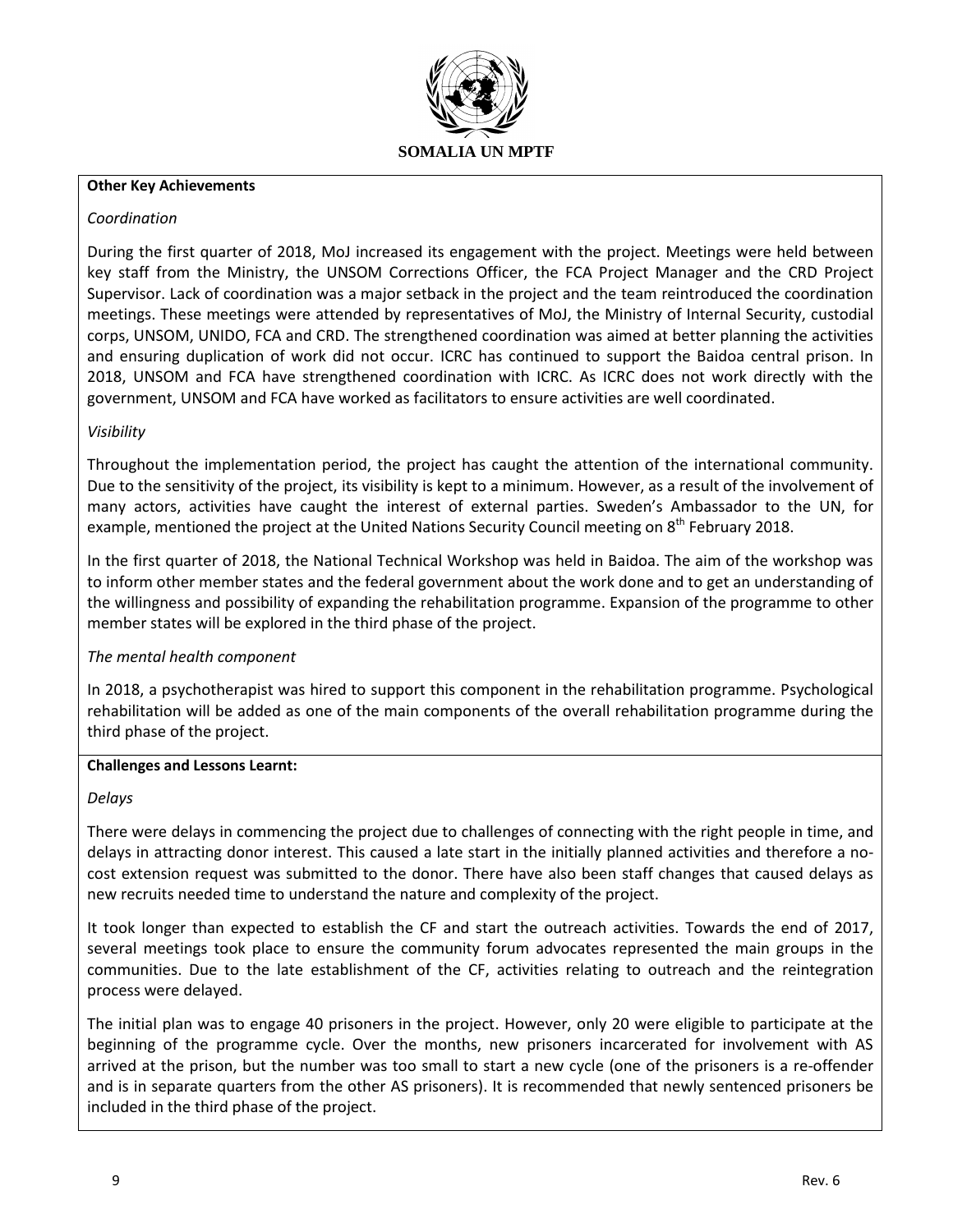

In 2017, coordination between different actors in the prison was difficult as MoJ had not taken on its lead role. This caused confusion and delays in many of the activities at the prison. Through the regular coordination meetings held in 2018, this has partly been resolved. Different actors now meet regularly and share their work plans, which has greatly benefitted the project. The meetings are held twice a month; this will continue as the project moves to the third phase.

There was limited staff capacity at the beginning of the project; some of the staff were illiterate. This was addressed by including them in basic education classes. The cost of their training was met through the Do-No-Harm budget. It was also noted that the local authorities did not regularly pay prison guards. This made it difficult to engage them in extra curricula activities when they had not been paid for their regular work. The project now provides senior staff with incentives for extra work carried out in the prison under the project.

Addressing mental health issues and other problems was a challenge in 2017. The recruitment of a psychotherapist in 2018 addressed the mental health problems among prisoners. There have been challenges engaging the beneficiaries of the rehabilitation programme as some have had mental health problems that had not been adequately addressed. However, with the help of the consultant the rehabilitation committee is in a better position to address concerns related to the mental health of the beneficiaries.

The prison environment and infrastructure are outdated, overcrowded and inadequate for the number of prisoners. Activities are constrained due to space limitations although the team has tried its best to work with the space available. In the third phase, FCA and CRD plan to rehabilitate the existing rooms to create more space for recreational activities and a room set aside for the mental health specialist to hold sessions with the inmates.

## *Lessons learned*

Setting up of the programme took longer than expected. This is something to be taken into consideration if the programme will be implemented in other member states. Engaging the right people from the beginning is a crucial part of ensuring that activities are not delayed. Experts with experience in preventing and countering violent extremism in Somalia, and in prison environments in particular, are few. The rehabilitation programme and the reintegration process put in place in Baidoa central prison will form the basis of work to be carried out elsewhere.

It is important to engage the concerned parties in government at the early stages of a project as they are the duty bearers. Considering challenges that might occur in Somalia, a good relationship with duty bearers can play a significant role in the success of a project.

In Baidoa, it was noted that the implementing partner (CRD) and its previous role in the community contributed to the success of the project. The role of the CRD Director in the community has opened several doors, especially in light of the sensitivity of the project. As an example, the family programme and some of the outreach components succeeded due to the trust that CRD had previously established in the communities.

It was noted that prisoners' ties to Baidoa have made community acceptance easier. This is specifically significant if the programme is to be implemented in other parts of Somalia. During the national workshop it emerged that there might be challenges in the reintegration process in some states if inmates come from other states. This is something to be considered during assessments of other prisons.

As funding is often scarce, and to ensure greater impact of activities, other organizations have been approached to provide support. For example, both ICRC and UNIDO played a vital role by directly and indirectly supporting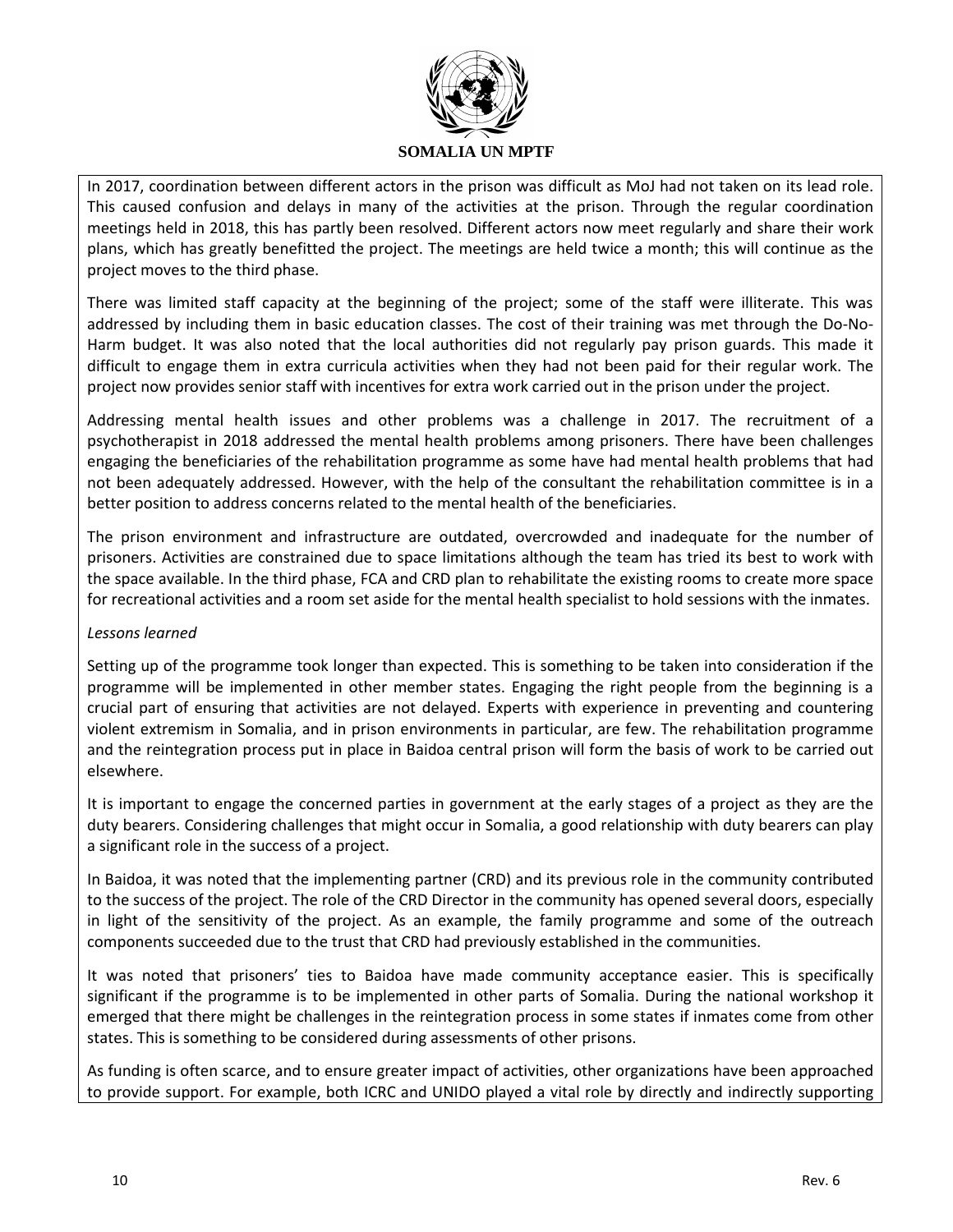

the project through vocational training and providing sanitary kits.

Coordination between different actors is vital and therefore it is important to have a functioning system in place. Evaluation of the project showed that in Baidoa central prison, proper coordination between the different actors will reap benefits in future. As the different actors have separate funding and mandates for different activities, it has been important to ensure that no duplication of works occur. On a very practical note, the size of the prison is limited and therefore it has been important to plan schedules to ensure planned activities are carried out.

Discussions and outreach have shown that people are willing, to a certain extent, to talk publicly about extremism and have it aired on local television to counter the AS ideology. This is somewhat surprising as the assumption has been that people are scared of talking about AS. Through the radio drama, CRD tried to bring more awareness to the communities about the project.

| <b>Peacebuilding impact</b>                                    |                                                                                                                                                                                                                                   |                                                             |
|----------------------------------------------------------------|-----------------------------------------------------------------------------------------------------------------------------------------------------------------------------------------------------------------------------------|-------------------------------------------------------------|
| N/A                                                            |                                                                                                                                                                                                                                   |                                                             |
| <b>Catalytic effects</b>                                       |                                                                                                                                                                                                                                   |                                                             |
| N/A                                                            |                                                                                                                                                                                                                                   |                                                             |
| Gender<br>N/A                                                  |                                                                                                                                                                                                                                   |                                                             |
| Proportion of gender specific                                  | <b>Total no. of Outputs</b>                                                                                                                                                                                                       | Total no. of gender specific Outputs                        |
| outputs in Joint Programme <sup>3</sup>                        | N/A                                                                                                                                                                                                                               | N/A                                                         |
| Proportion of Joint Programme<br>staff with responsibility for | <b>Total no. of Staff</b>                                                                                                                                                                                                         | Total no. of staff with responsibility<br>for gender issues |
| gender issues (as of end of<br>$2016)^4$                       | N/A                                                                                                                                                                                                                               | N/A                                                         |
| <b>Communications &amp; Visibility</b>                         |                                                                                                                                                                                                                                   |                                                             |
| Nothing to report at this stage                                |                                                                                                                                                                                                                                   |                                                             |
| Looking ahead                                                  |                                                                                                                                                                                                                                   |                                                             |
|                                                                | As the second phase of the project has ended, the team has submitted a proposal for a third phase. In the next<br>phase, the aim will be to further strengthen the rehabilitation programme, continue piloting the rehabilitation |                                                             |

phase, the aim will be to further strengthen the rehabilitation programme, continue piloting the rehabilitation process and ensure sustainability of the project. In addition, the new phase will look at the possibility of expanding the programme to other member states and ensuring that sustainability is included in the early stages of implementation.

 $\overline{\phantom{a}}$ 

 $3$  Gender Specific Outputs are those that are specifically designed to directly and explicitly contribute to the promotion of Gender Equality and Women's Empowerment.

<sup>&</sup>lt;sup>4</sup> Staff members are those contracted to undertake work for the Joint Programme, including full time staff, consultants, advisors, interns, etc. Staff members with responsibility for gender issues are those who have gender related activities included in their Terms of Reference.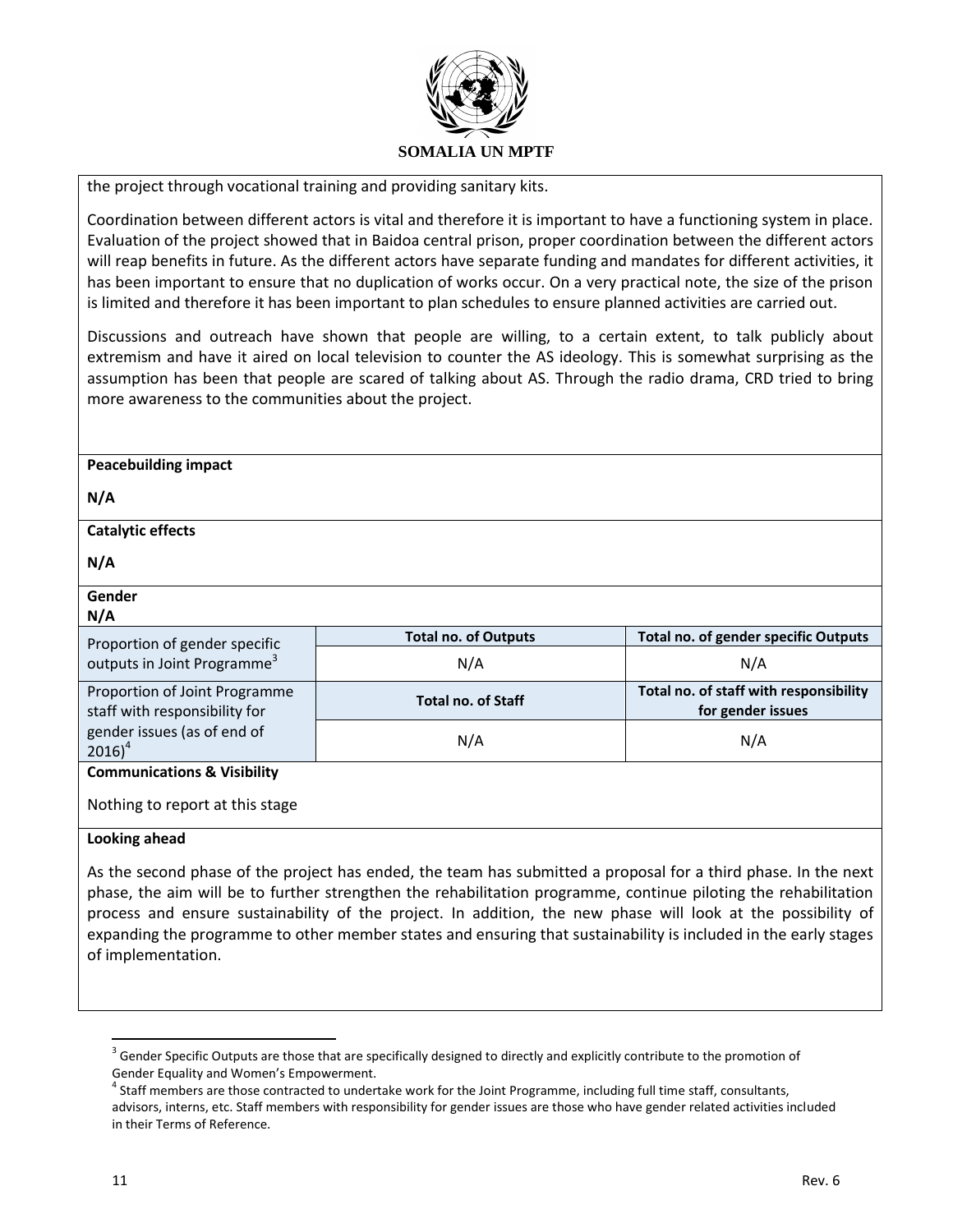

Mika Jokivuori Country Director Somalia & Kenya Finn Church Aid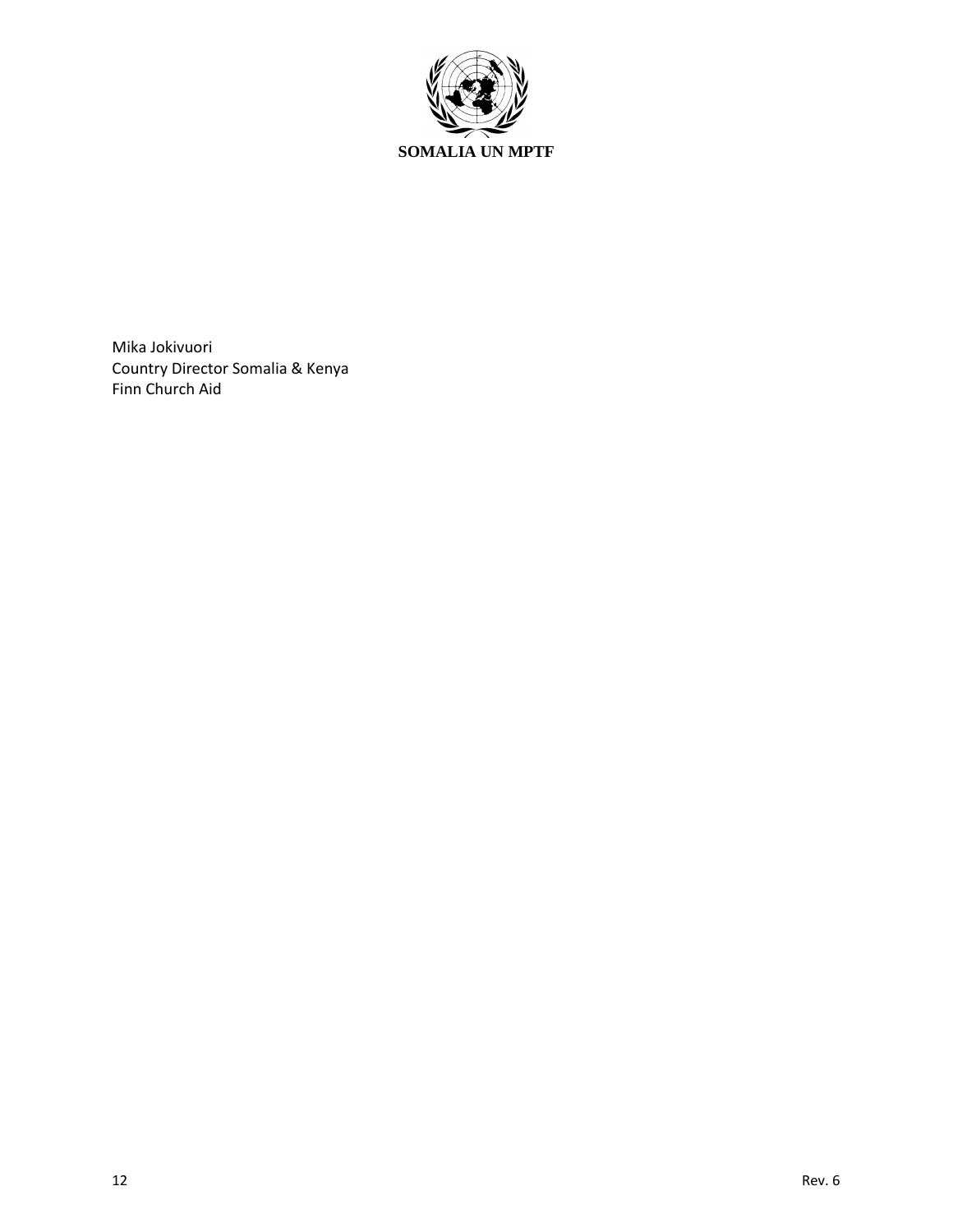

## **ANNEX 1. RISK MANAGEMENT**

*This section can be used to update or use the risk logs developed during the project development stage and provide any mitigation measures being undertaken by the project. (State whether the risk is from the ProDoc or is new, whether the Joint Programme was exposed during the reporting period (2017-2018) and what specific mitigation measures were applied.* 

| Type of Risk <sup>5</sup>  | <b>Description of Risk</b>                                          | <b>Mitigating Measures</b>                                          |
|----------------------------|---------------------------------------------------------------------|---------------------------------------------------------------------|
| <b>Buy-in and External</b> | Risks of support/buy-in at different levels (national stakeholders, | FCA, supported by UNSOM, took on a greater role in the              |
| Support                    | community, MoJ)                                                     | coordination of the project in 2017. The reason for this was the    |
|                            |                                                                     | volatile political scenario in South West State (SWS). In 2018, an  |
|                            |                                                                     | MoU was signed between MoJ and FCA to strengthen                    |
|                            |                                                                     | coordination, capacity building, and increase national ownership.   |
| Security risk              | Risk of an attack at the prison/security risks for prisoners and    | Due to the sensitivity of the project and the risks involved, a low |
|                            | their families as well as for project staff (UN/implementing        | visibility policy was put in place. Different security measures     |
|                            | partners)                                                           | have been implemented in the prison (training by UNSOM with         |
|                            |                                                                     | regard to screening visitors, strengthening the HESCO wall etc.).   |
|                            |                                                                     | Staff have been visiting the prison at different times and use      |
|                            |                                                                     | different modalities to make it more difficult to track them.       |
|                            |                                                                     | International staff based in Baidoa live in the UN compound and     |
|                            |                                                                     | visit the prison only for essential activities; main meetings take  |
|                            |                                                                     | place in the UN compound.                                           |
| Programme                  | Difficulty to find the right expertise and enough qualified staff   | FCA has developed clear TOR's for everyone engaged in the           |
|                            | with knowledge within VEOs and the Somali context.                  | project including the consultancy positions. FCA has had an         |
|                            |                                                                     | international project manager based in Baidoa to support and        |
|                            |                                                                     | monitor coordination between the key stakeholders.                  |
| Financial                  | Resources dedicated to prison and<br>local authorities are          | Resources dedicated to authorities are very limited and FCA         |
|                            | mismanaged                                                          | directly pays all service providers.                                |
| Do-no-harm                 | The project is implemented in poor prison conditions.               | FCA has dedicated resources to improve the overall prison           |
|                            | Segregation between AS prisoners and other prisoners.               | environment. Part of the work has been carried out in               |

 5 Environmental; Financial; Operational; Organizational; Political; Regulatory; Security; Strategic; Other.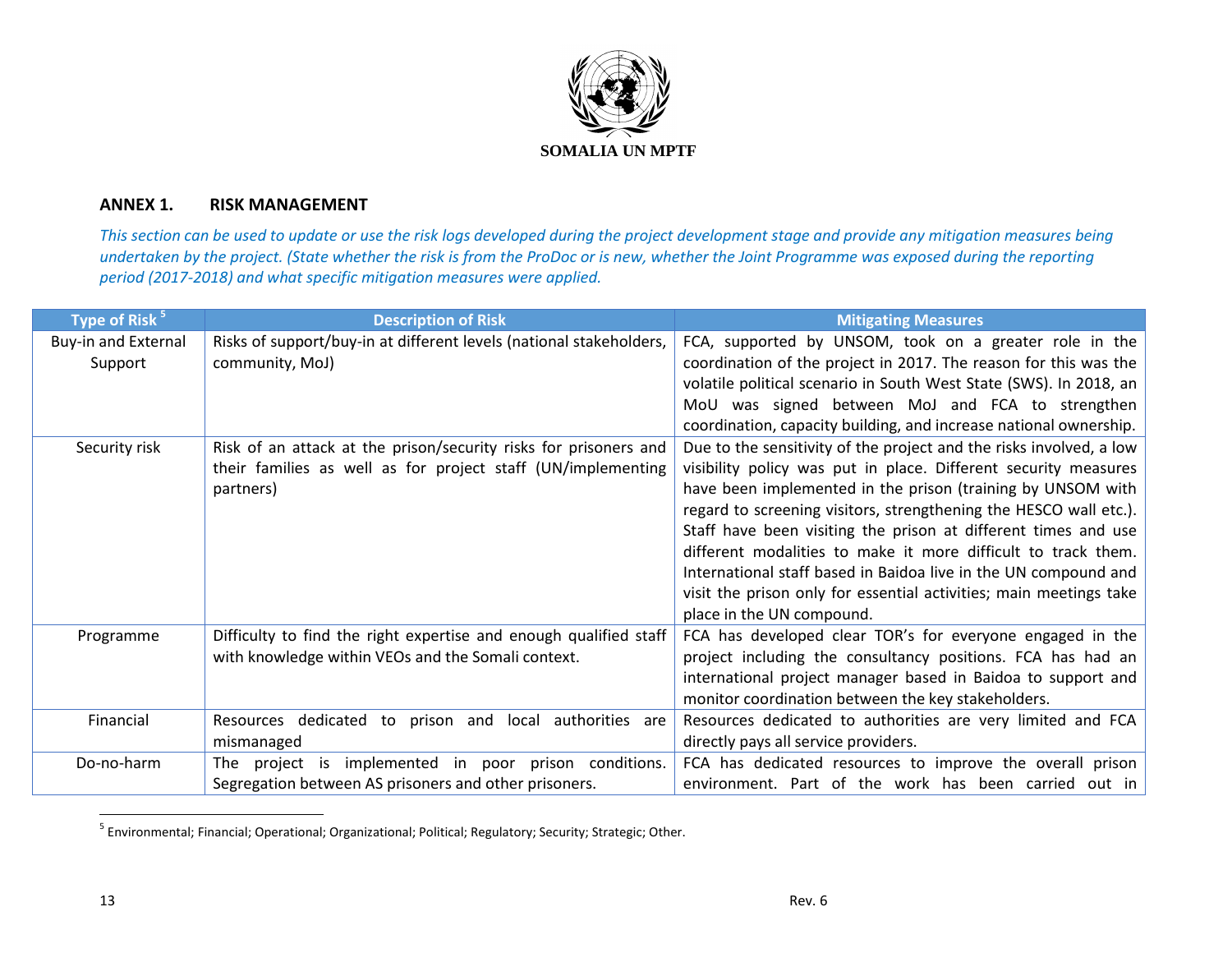

## **SOMALIA UN MPTF**

|                      | The prisoners are more harmed than assisted.                  | coordination<br>with<br><b>UNIDO</b><br>ICRC<br>and<br>to<br>ensure<br>proper<br>management. |
|----------------------|---------------------------------------------------------------|----------------------------------------------------------------------------------------------|
|                      |                                                               | Inclusion of all prisoners in basic education and sporting                                   |
|                      |                                                               | activities.                                                                                  |
|                      |                                                               | benefited from the do-no-harm<br>activities<br>All<br>prisoners                              |
|                      |                                                               | (distribution of kits in collaboration with UNIDO).                                          |
|                      |                                                               | Extra food to be provided to all prisoners.                                                  |
|                      |                                                               | Rehabilitation works to be carried out in all cells in the prison.                           |
| Environmental        |                                                               | FCA has been increasing the outreach activities to enable the                                |
|                      | Communities remain sceptical and show concern about the       | communities to be well informed about the project.                                           |
|                      | prisoner release phase                                        | The programme has an inbuilt family component to improve the                                 |
|                      |                                                               | relationship between beneficiaries and their families.                                       |
| Other (Programmatic) | The developed programme lacks sufficient/adequate feedback    | FCA is planning to carry out an external final evaluation to                                 |
|                      | from high level expertise                                     | provide FCA with feedback and recommendations<br>to                                          |
|                      |                                                               | revise/change/upgrade phase 3 of the programme.                                              |
| Operational          | Prisoners released from the DDR centre have committed         | Further action on the matter should involve both the community                               |
|                      | offences again and are supportive of AS. This creates a       | and the various actors by creating awareness about the Baidoa                                |
|                      | reputation challenge for former AS prisoners among community  | prison project at the community level. The challenges should be                              |
|                      | members as they risk suffering stigma, which could affect the | discussed with the respective institutions and an inclusive and                              |
|                      | reintegration process the rehabilitation programme.           | supportive action plan agreed upon.                                                          |
|                      |                                                               |                                                                                              |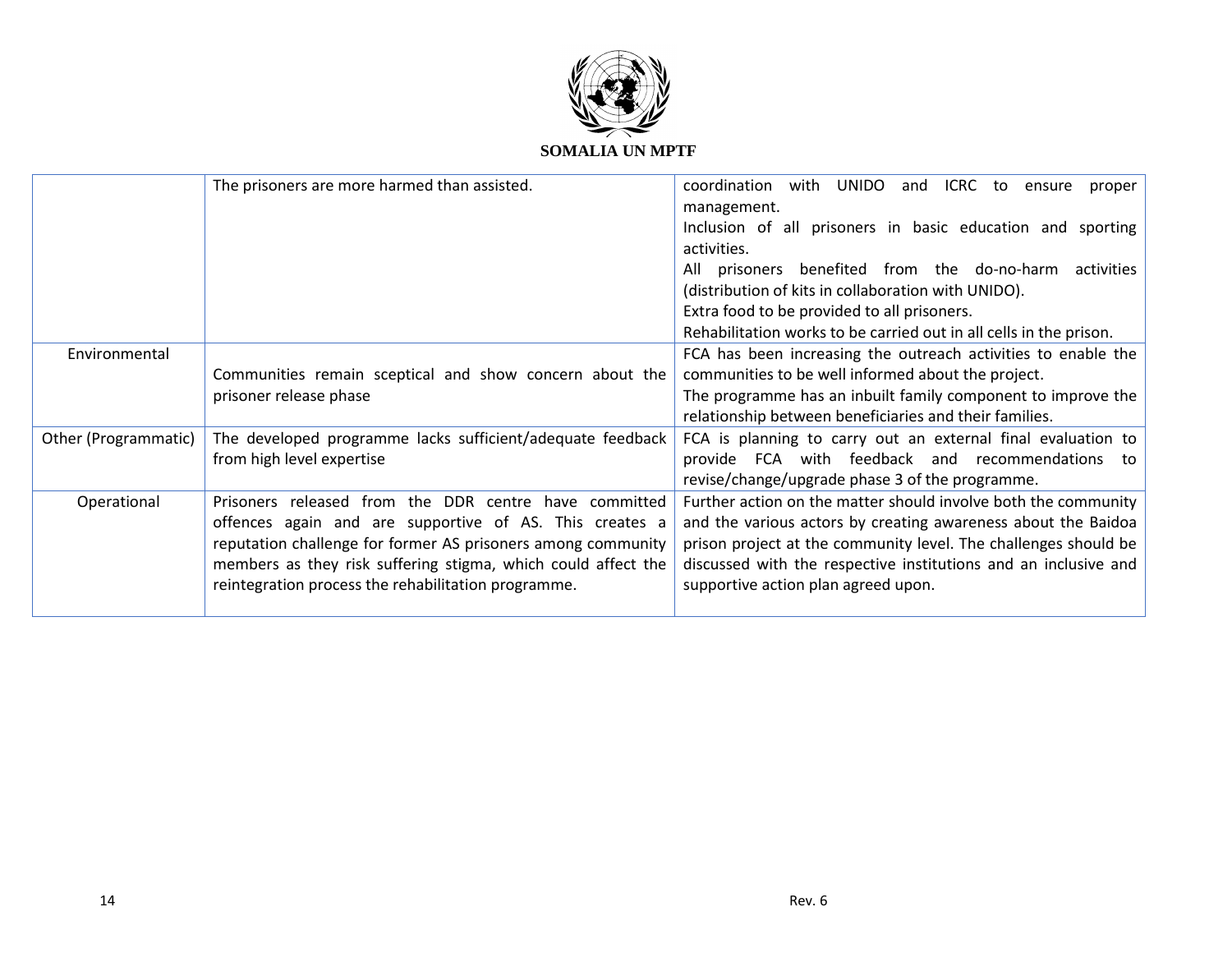

## **ANNEX 2. MONITORING AND OVERSIGHT ACTIVITIES**

| <b>Monitoring Activity<sup>6</sup></b> | <b>Date</b>                             | <b>Description &amp; Comments</b>                | <b>Key Findings / Recommendations</b>                |
|----------------------------------------|-----------------------------------------|--------------------------------------------------|------------------------------------------------------|
| Visit by FCA Country Director          | $8^{th} - 10^{th}$                      | Met with UNSOM team                              | Updates provided on changes in the FCA country       |
| to Baidoa                              | <b>March 2017</b>                       |                                                  | management structure                                 |
|                                        |                                         |                                                  |                                                      |
| Prison visit                           | $12^{th}$ March                         | FCA, UNSOM and UNIDO teams visited the prison    | Identified priorities for rehabilitation work.       |
|                                        | 2017                                    | and discussed collaboration                      | Agreed to share information on timelines and         |
|                                        |                                         |                                                  | deliveries.                                          |
| Visit by the FCA Programme             | $14^{th} - 16^{th}$                     | The PC visited the prison and the CRD office     | Discussed recruitment, procurement and overall       |
| Coordinator (PC) to Baidoa             | <b>March 2017</b>                       |                                                  | project activities.                                  |
|                                        |                                         |                                                  | CRD will provide a recruitment letter justifying the |
|                                        |                                         |                                                  | recruitment processes.                               |
|                                        |                                         |                                                  | The March work plan was agreed and will be           |
|                                        |                                         |                                                  | adhered to.                                          |
|                                        |                                         |                                                  | Prison Incentives: It was agreed that the Prison     |
|                                        |                                         |                                                  | Commander would distribute in-kind incentives such   |
|                                        |                                         |                                                  | as food (goats, tuna, etc) and \$600 per month to    |
|                                        |                                         |                                                  | prison guards as incentives.                         |
|                                        |                                         |                                                  |                                                      |
| Visit by the FCA PC to Baidoa          | $23^{\text{rd}}$ - $25^{\text{th}}$ May | Meetings with UNSOM team and FCA                 | Updates provided on status of project                |
|                                        | 2017                                    |                                                  | implementation.                                      |
|                                        |                                         |                                                  | Discuss current achievements, challenges and the     |
|                                        |                                         |                                                  | way forward.                                         |
| Visit by FCA Country Director          | $30^{th} - 31^{st}$                     | Met with UNSOM team                              | Discuss current achievements, challenges and the     |
| to Baidoa                              | May 2017                                |                                                  | way forward.                                         |
| Visit by the Project Manager           | $3rd$ August                            | In an effort to link and learn from other        | There are some clear opportunities for information   |
| to Serendi Centre in                   | 2017                                    | programmes, the Project Manager visited Serendi, | exchange between the FCA-ASI team that co-           |

 6 Project team M&E activities (e.g. regular prison visits) are not included in the table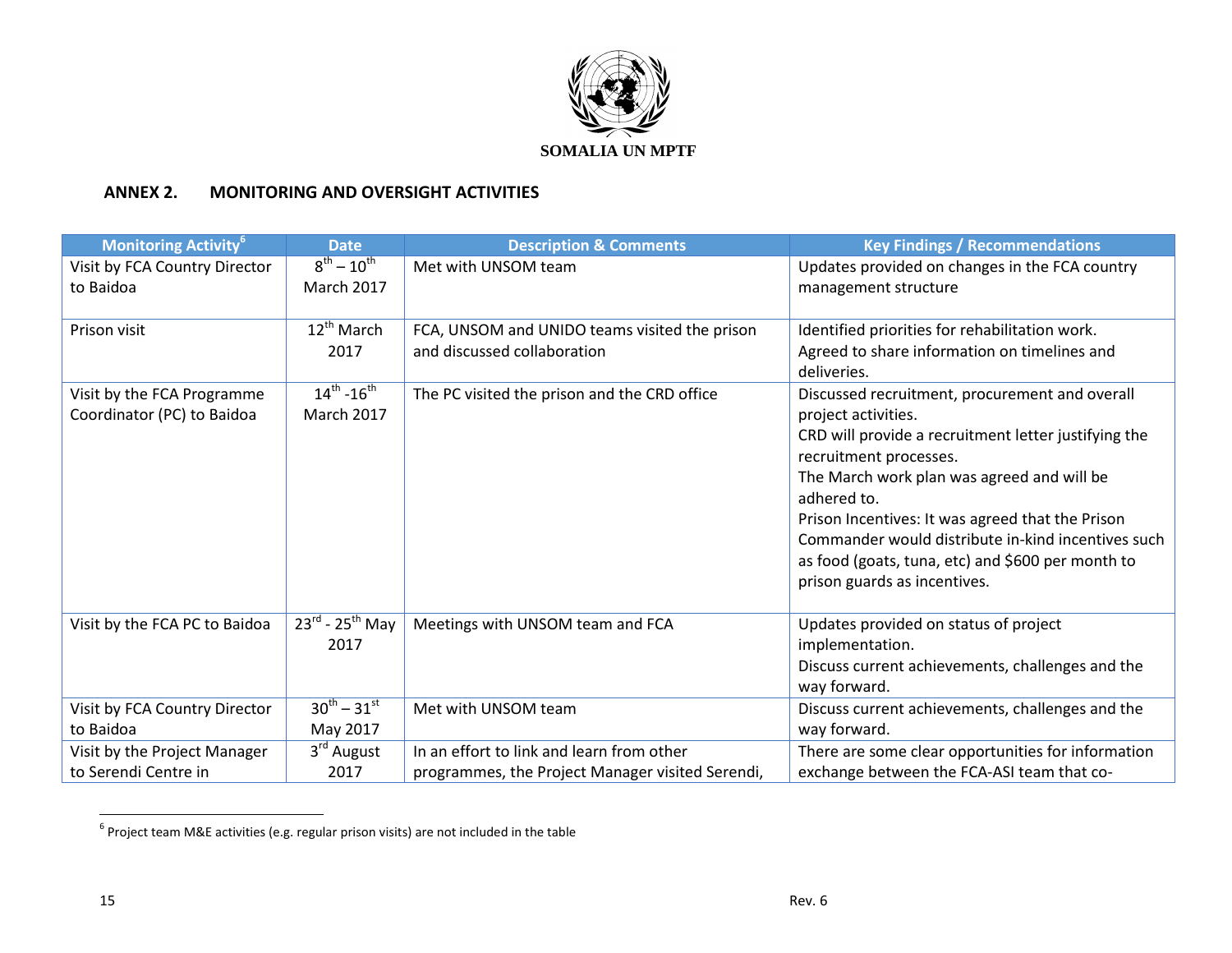

| Mogadishu                                      |                                                      | the transition centre in Mogadishu. The centre is run<br>by Adam Smith International (ASI). | manages Serendi. For instance, FCA would benefit<br>from better understanding the psychosocial support<br>and civic, peace and religious training at Serendi; ASI<br>would benefit from better understanding the family<br>program, community outreach and cognitive training<br>in the Baidoa program. FCA will continue to develop<br>its relationship with ASI with the aim of exchanging<br>lessons learned and best practices. While it may or<br>may not be feasible, FCA should also explore the<br>possibility of the CRD team visiting Serendi (as<br>requested by the CRD team) to observe how this<br>program works first hand. FCA will invite the Serendi<br>team to visit the project in Baidoa in October.                                                                                              |
|------------------------------------------------|------------------------------------------------------|---------------------------------------------------------------------------------------------|------------------------------------------------------------------------------------------------------------------------------------------------------------------------------------------------------------------------------------------------------------------------------------------------------------------------------------------------------------------------------------------------------------------------------------------------------------------------------------------------------------------------------------------------------------------------------------------------------------------------------------------------------------------------------------------------------------------------------------------------------------------------------------------------------------------------|
| Visit by FCA Country Director                  | $13^{th} - 15^{th}$                                  | Prison visit                                                                                | Discuss current achievements, challenges and the                                                                                                                                                                                                                                                                                                                                                                                                                                                                                                                                                                                                                                                                                                                                                                       |
| to Baidoa                                      | August 2017                                          |                                                                                             | way forward.                                                                                                                                                                                                                                                                                                                                                                                                                                                                                                                                                                                                                                                                                                                                                                                                           |
| M&E Consultant field visit to<br><b>Baidoa</b> | $3^{\text{rd}} - 9^{\text{th}}$<br>September<br>2017 | Meetings were held with the RC team and FCA                                                 | The FCA M&E consultant met with the RC team and<br>reviewed the M&E tools developed for data<br>collection. The aim of the visit was to review and<br>improve the casefiles. The M&E officer will provide<br>feedback and tailor the data collection system to the<br>prison.<br>The Consultant discussed the data collection<br>questionnaires with the team and delivered relevant<br>trainings during his visit. The tools are undergoing<br>translation into the Somali language for use.<br>The consultant recommended additional guidance<br>and support on psychosocial support to the RC team<br>(this is a priority area given that a number of<br>beneficiaries have mental health issues). FCA should<br>consider contracting a psychosocial expert with<br>knowledge of the Somalia context for about five |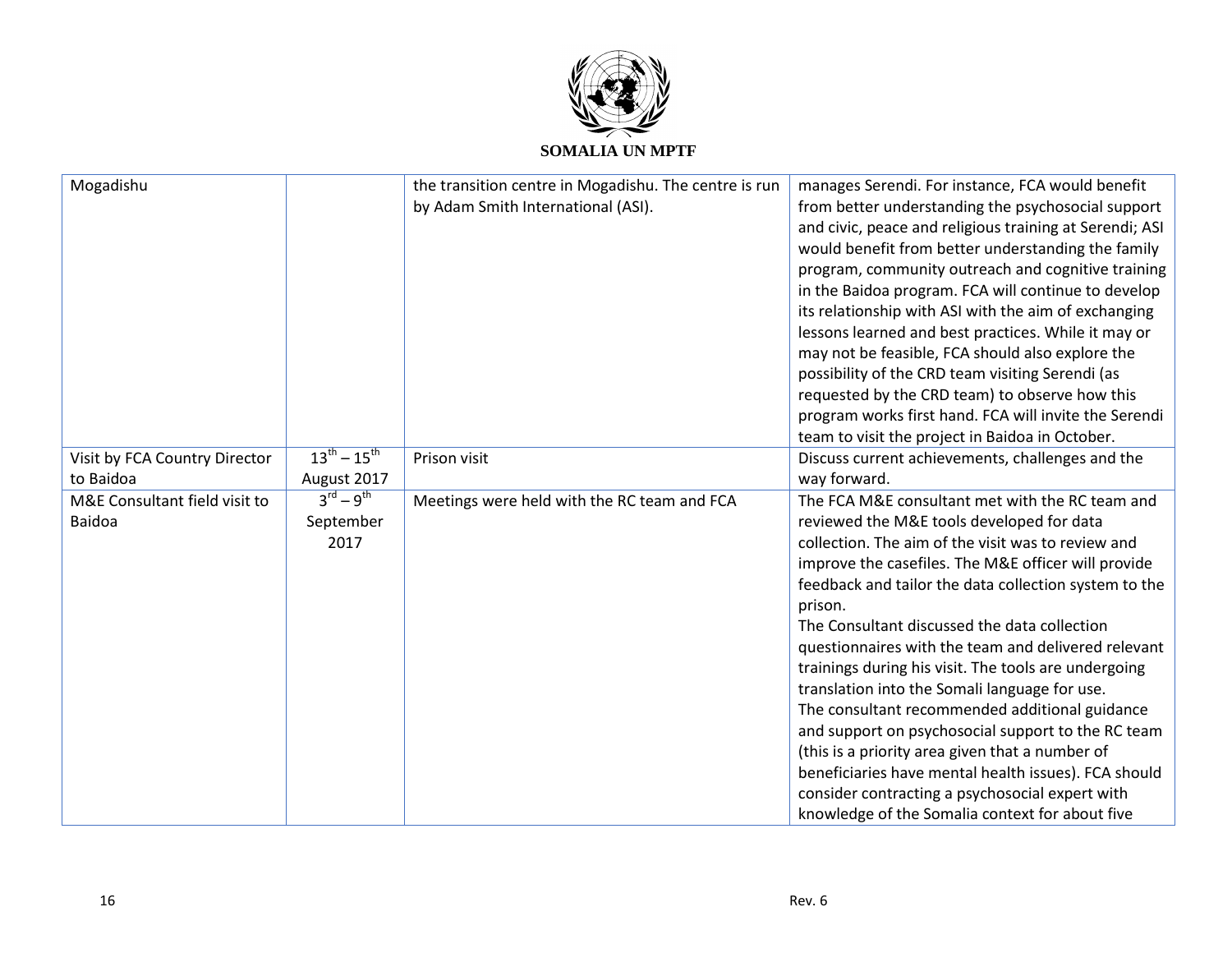

|                                |                                         |                                                   | days to review the situation and make              |
|--------------------------------|-----------------------------------------|---------------------------------------------------|----------------------------------------------------|
|                                |                                         |                                                   | recommendations, with a view to incorporating      |
|                                |                                         |                                                   | these suggestions into the proposal for next year. |
| Visit by FCA Country Director  | 24 <sup>th</sup> October                | Meeting with UNSOM                                | The project is progressing slower than planned and |
| to Baidoa                      | 2017                                    |                                                   | the purpose of the visit was to identify the       |
|                                |                                         |                                                   | challenges and agree on a way forward.             |
| Visit by FCA Country Director  | $20^{th} - 21^{st}$                     | Meeting with FCA consultant and temporary project | Focusing on current issues and the way forward.    |
| to Baidoa                      | November                                | manager (Massimiliano Palma)                      |                                                    |
|                                | 2017                                    |                                                   |                                                    |
| Visit by FCA Country Director  | $28^{th} - 30^{th}$                     | Meeting with the Minister of Justice              | Seeking possibilities to enhance the relationship  |
| to Baidoa                      | November                                |                                                   | between the project and MoJ.                       |
|                                | 2017                                    |                                                   |                                                    |
| Visit by the new FCA PC to     | $3^{\text{rd}} - 7^{\text{th}}$         | The PC visited the prison and the CRD office;     | Updates provided on the status of project          |
| <b>Baidoa</b>                  | December                                | meeting with UNSOM                                | implementation.                                    |
|                                | 2017                                    |                                                   | Discuss current achievements, challenges and the   |
|                                |                                         |                                                   | way forward.                                       |
| Visit by FCA Country Director  | $9^{th} - 11^{th}$                      | Visit to prison, participating in release process | Meeting the project team.                          |
| to Baidoa                      | January 2018                            |                                                   |                                                    |
| Visit by FCA Country Director  | $8^{th} - 11^{th}$                      | Induction and handover process                    | Meeting with MoJ, CRD and UNSOM.                   |
| and Regional Manager to        | February                                |                                                   |                                                    |
| <b>Baidoa</b>                  | 2018.                                   |                                                   |                                                    |
| Visit by FCA Programme         | $22^{nd} - 25^{th}$                     | Induction for Project Manager in Baidoa;          | Meeting with the project team.                     |
| Manager to Baidoa              | February 2018                           | visit to CRD office                               |                                                    |
| Visit from Rehabilitation      | $3^{\text{rd}}$ - $8^{\text{th}}$ March | Meeting and discussions with the Rehabilitation   | Meeting with the project team                      |
| Programme Designer             | 2018                                    | Committee                                         |                                                    |
| Visit by FCA Country Director  | $27^{th} - 29^{th}$                     | Participating in the National Technical Workshop  | Meetings with MoJ, CRD and UNSOM.                  |
| to Baidoa                      | <b>March 2018</b>                       |                                                   |                                                    |
| Visit by FCA Programme         | $11^{th}$ -17 <sup>th</sup> of          | Follow up on project activities.                  | Meetings with project team                         |
| Manager to Baidoa              | June                                    |                                                   |                                                    |
| Visit by final evaluation team | $6^{th}$ -10 <sup>th</sup> of July      | Interviews and data collection                    | Meeting with key stakeholders and visiting the     |
|                                |                                         |                                                   | prison                                             |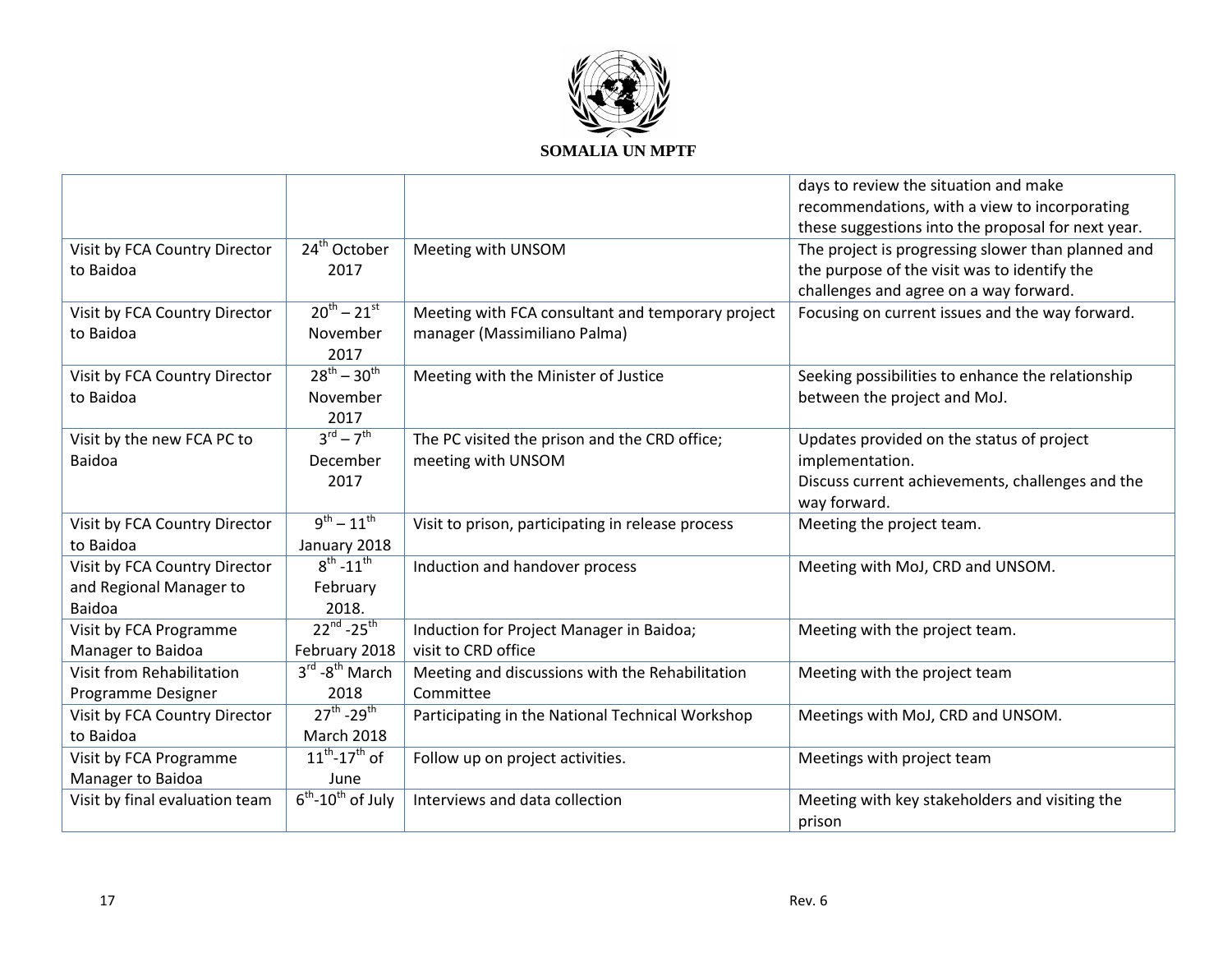

# **ANNEX 3.** TRAINING DATA <list here details of training activities undertaken during the reporting period (2017); should not exceed one page>

|    | <b>Target Group</b>                                |                                                     |                                               | # of participants |    |              |                                                                |                                                |                                                                                |
|----|----------------------------------------------------|-----------------------------------------------------|-----------------------------------------------|-------------------|----|--------------|----------------------------------------------------------------|------------------------------------------------|--------------------------------------------------------------------------------|
| #  | Ministry.<br><b>District or</b><br><b>UN staff</b> | <b>Others</b>                                       | <b>Dates</b>                                  | M                 | F. | <b>Total</b> | <b>Title of the training</b>                                   | <b>Location of</b><br>training                 | <b>Training provider</b>                                                       |
| 1. |                                                    | Custodial<br>Corps                                  | $27^{th} - 29^{th}$<br>March<br>2017          | 8                 |    | 8            | Security and scenario training for<br>management staff         | <b>UN Compound</b>                             | <b>UNSOM</b><br>Corrections<br><b>Advisors</b>                                 |
| 2. |                                                    | Custodial<br>Corps                                  | $9^{th} - 12^{th}$<br><b>July 2017</b>        |                   |    | 30           | Basic prison officer and human rights<br>training              | <b>UN Compound</b>                             | Human Rights<br>Section, Joint<br>Justice and<br>Corrections<br>Section (JJCs) |
| 3. |                                                    | CRD staff and<br>the<br>rehabilitation<br>committee | $03^{\text{rd}} - 09^{\text{th}}$<br>Sep 2017 | 10                |    | 10           | M&E training                                                   | <b>UN Compound</b>                             | FCA M & E<br>Consultant and<br>FCA staff                                       |
| 4. |                                                    | Custodial<br>Corps                                  | $17^{th} - 19^{th}$<br>Oct 2017               |                   |    | 30           | Intermediate level prison officer and human<br>rights training | <b>Baidoa UN</b><br>Compound                   | <b>UNSOM</b><br>Corrections<br><b>Advisors</b>                                 |
| 5. |                                                    | Rehabilitation<br>Committee                         | May,<br>August,<br>October,<br>November       | 6                 |    | 6            | Rehabilitation programme components                            | <b>CRD</b><br>Compound &<br><b>UN Compound</b> | <b>FCA Consultant</b>                                                          |
| 6. |                                                    | UNSOM,                                              | $27th$ of                                     |                   |    |              | National Technical Learning Workshop                           | Presidential                                   | FCA, CRD and MoJ                                                               |